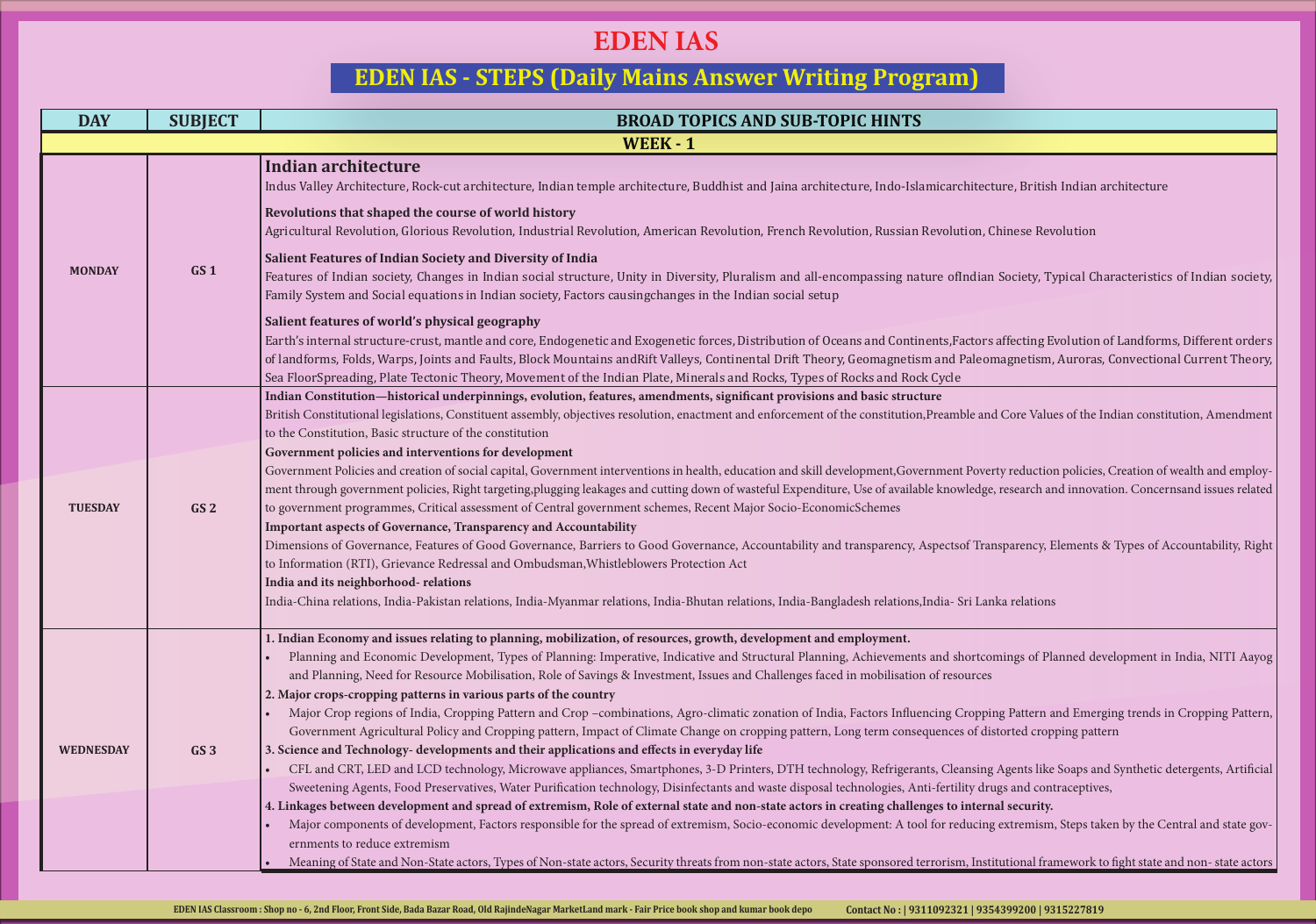hics, Moral Philosophy and habits, Dimension of Ethnics in public life, Grey area of ethics. in public life, Grey area of ethics.

Mifference between human values, ethical values and values, Role of society in inculcating values, Role of

**Indian Bishon Entern indian From Ents, personalities, issues** 

ttery, Indian Drama/Theatre, Indian Cinema, Indian

stablishment of British rule in India, British Admin-

ing distribution of insolation and temperature, The bons and Secondary Circulations, Jet streams, Polar

### **Fullence is and finances up to local levels and challenges**

tions pre and post 1991 LPG reforms, Inter-State Water Councils, Federal Distribution of Powers andresponsi-

ssure Groups and Democracy, Pressure Groups Vs Po-Issues related to Pressure Groups, Techniques, Pressure Groups, Pressure Groups, Pressure Groups, Pressure Groups

Poverty and Malnutrition, Multidimensional Poverty Act, Mid-day Meal Scheme, Food for work andMGN-

island nations of Indian Ocean,

| <b>THURSDAY</b> | GS <sub>4</sub> | <b>Ethics and Human Interface</b><br>Meaning of ethics, Classification of Ethics, Meta Ethics, Normative Ethics and Applied Ethics, Descriptive ethics and Prescrip¬tive ethics, Mo:<br>ics, Ethics and Law, Ethics and Morality, Ethics and Religion, Human actions and actions of human in Ethics, Ethics in private life, Ethics in pr<br>Ethics and Law, Ethics and Morality, Ethics and Religion, Human actions and actions of human in Ethics, Ethics in private life, Ethics in publi-<br><b>Human Values</b><br>Meaning of Human values, The value system of an individual, Values and Morality, Values and Ethics, Intrinsic and Extrinsic values, Differend<br>moral values, Lessons learnt from the lives and teachings of great leaders, reformers and administrators, Role of family in inculcating values, I<br>educational institutions in inculcating values.<br>Case Studies on above issues/Section of syllabus                                                                                                                                                                                                                                                                                                                                                                                                                                                                                                                                                                                                                 |
|-----------------|-----------------|---------------------------------------------------------------------------------------------------------------------------------------------------------------------------------------------------------------------------------------------------------------------------------------------------------------------------------------------------------------------------------------------------------------------------------------------------------------------------------------------------------------------------------------------------------------------------------------------------------------------------------------------------------------------------------------------------------------------------------------------------------------------------------------------------------------------------------------------------------------------------------------------------------------------------------------------------------------------------------------------------------------------------------------------------------------------------------------------------------------------------------------------------------------------------------------------------------------------------------------------------------------------------------------------------------------------------------------------------------------------------------------------------------------------------------------------------------------------------------------------------------------------------------------------------|
|                 | <b>CURRENT</b>  | Current issues of national and international importance [relevant during the preceding week(s)]                                                                                                                                                                                                                                                                                                                                                                                                                                                                                                                                                                                                                                                                                                                                                                                                                                                                                                                                                                                                                                                                                                                                                                                                                                                                                                                                                                                                                                                   |
| <b>FRIDAY</b>   | <b>AFFAIRS</b>  |                                                                                                                                                                                                                                                                                                                                                                                                                                                                                                                                                                                                                                                                                                                                                                                                                                                                                                                                                                                                                                                                                                                                                                                                                                                                                                                                                                                                                                                                                                                                                   |
|                 | <b>ESSAY</b>    | <b>Essay on Social Issues and Social Problems</b>                                                                                                                                                                                                                                                                                                                                                                                                                                                                                                                                                                                                                                                                                                                                                                                                                                                                                                                                                                                                                                                                                                                                                                                                                                                                                                                                                                                                                                                                                                 |
| <b>DAY</b>      | <b>SUBJECT</b>  | <b>BROAD TOPICS AND SUB-TOPIC HINTS</b>                                                                                                                                                                                                                                                                                                                                                                                                                                                                                                                                                                                                                                                                                                                                                                                                                                                                                                                                                                                                                                                                                                                                                                                                                                                                                                                                                                                                                                                                                                           |
|                 |                 | <b>WEEK - 2</b>                                                                                                                                                                                                                                                                                                                                                                                                                                                                                                                                                                                                                                                                                                                                                                                                                                                                                                                                                                                                                                                                                                                                                                                                                                                                                                                                                                                                                                                                                                                                   |
| <b>MONDAY</b>   | GS <sub>1</sub> | Indian art forms, Modern Indian history from about the middle of the eighteenth century until the present significant events, pe<br>Classical Music, Classical Dance Forms, Folk Music, Folk Dance Forms, Classical Music, Indian Paintings, Indian Puppetry, Indian Pottery, In<br>Martial Arts, Indian Handicrafts,<br>Modern Indian history from about the middle of the eighteenth century until the present significant events, personalities, issues: Establish<br>istrative and Economic System, Early Resistance to British Rule in India, Growth of Nationalism in India<br><b>Growth of nationalismin Europe</b><br>Nationalism in Europe, Unification of Italy, Unification of Germany, US Civil War and Abolishment of slavery<br>Salient features of world's physical geography<br>Weather and Climate, Composition and structure of Atmosphere, Solar Radiation and Electromagnetic Spectrum, Factors affecting distr<br>Heat Budget and Temperature inversion, Atmospheric Pressure and Circulation systems, Condensation and precipitation, Monsoons and<br>circum whirls and Polar Vortex, Air Masses and Temperate cyclones, Tropical cyclones and World Climatic Classification                                                                                                                                                                                                                                                                                                                                                |
| <b>TUESDAY</b>  | GS <sub>2</sub> | Functions and responsibilities of the Union and the States, issues and challenges pertaining to the federal structure, devolution of powers a<br>therein<br>The Union, State and Concurrent Lists, Legislative, Financial and regulating powers and functions of the government, Centre-State relations pre<br>Disputes, Inter-State Councils, Public Acts, Records andJudicial Proceedings, Role of Governor, Inter-State Trade and Commerce, Zonal Councils<br>bilities, Centre-State relations during emergencies, Devolution of powers and local government, Cooperative andcompetitive federalism<br>Pressure groups and formal/informal associations and their role in the Polity<br>Characteristics of Pressure Groups, Pressure Groups & Political Parties, Pressure Groups & Interest Groups, Types of PressureGroups, Pressure Gr<br>litical Parties, Functions, Role & importance of PressureGroups, Techniques/Methods used by Pressure Groups, Pressure Groups in India, Issues re<br>Issues relating to poverty and hunger<br>Poverty and Hunger, Causes and Consequences of Poverty, Distribution of Poverty & Hunger, Magnitude & Trends of Poverty& Hunger, Poverty<br>Index (MPI), MDGs and SDGs, Food Security and nutritionalsecurity, Constraints in Reducing Poverty & Hunger, National Food Security Act, Mi<br><b>REGA</b><br>India and its neighborhood-relations<br>India-Afghanistan relations, India-Nepal relations, India-Maldives relations, India and herextended neighbourhood, India's relations with island na |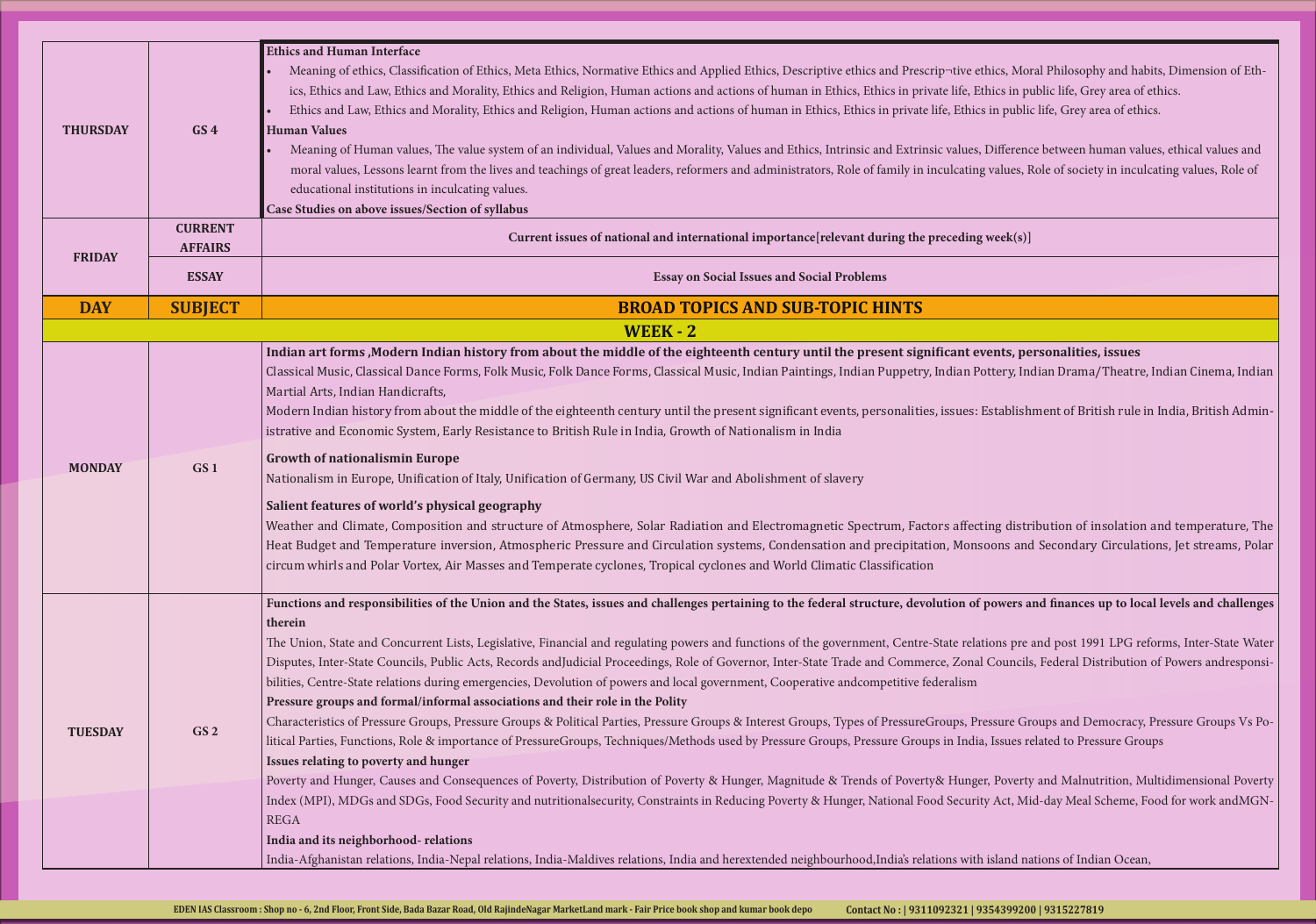growth, Economic reforms and inclusive growth, NITI

formal sector, Labour Force Participation and employent, Reasons for lack of Employment, Restructuring of

ly chain management and economics of animal-rear-

of Food Processing zones in India, Mega Food Parks, ocessing: Issues and Challenges, Prospects of Livestock

<sup>7</sup> Conservation, Government legislations and projects pollution, Government steps to check environmental pollution, Government steps to check environmental

supplement Plan (ESP)

mponent, Functions of attitude- Ego-defensive funcation, Social and Group influences in attitude formation and relation with thought and behaviour.

y-Minto reforms), Home rule leagues and Home Rule Champaran, Kheda and Ahmedabad satyagraha, sts& No-Changers, Emergence of New Forces – Social-

men, Impact of Globalisation on Indian Working class,

League of Nations

cal Distribution of - temperature, salinity and density, of waves, Gyre Circulation and Major Ocean Currents, sources, Surface water resources, Utilization of oceans

| WEDNESDAY       | GS <sub>3</sub> | 1 (a) Inclusive growth and issues arising from it.<br>Economic Growth and Development, Employment generation and socio-economic progress, Meaning, elements and necessity of inclusive growth,<br>Aayog and the principle of inclusion, Challenges with respect to inclusive growth<br>(b) Employment<br>Employment generation and socio-economic progress, Employment in Organised and Unorganised sector, Employment in Formal and Informal s<br>ment rate, Working Age Population, Sectoral Distribution of Employment, Quality of Employment, Unskilled and Semi-skilled employment, Rea<br>Workforce and Labour Laws, Government Initiatives for Generating Employment<br>Food processing and related industries in India- scope' and significance, location, upstream and downstream requirements, supply chain<br><b>2.</b><br>ing<br>Prospects of Food Processing in India, Food Processing and Farm Incomes, Food Processing: Forward and Backward linkages, Location of Food<br>Upstream & Downstream Requirements in food processing, Government policies and initiatives for promotion of food processing, Food Processing<br>rearing in India, Significance of Animal Rearing<br>(a) Conservation, environmental pollution and degradation, environmental impact assessment. Protected areas and Biodiversity Conse<br>for Biodiversity conservation, Wetland conservation and conservation of natural habitats, Causes and consequences of environmental polluti<br>degradation, National and International Environment Agencies, Legislations and Policies<br>(b) Environment Impact Assessment (EIA)<br>Meaning of EIA, EIA Process in India, Advantages of EIA, Environment Accounting, Challenges in implementation of EIA, Environment supplem |
|-----------------|-----------------|-------------------------------------------------------------------------------------------------------------------------------------------------------------------------------------------------------------------------------------------------------------------------------------------------------------------------------------------------------------------------------------------------------------------------------------------------------------------------------------------------------------------------------------------------------------------------------------------------------------------------------------------------------------------------------------------------------------------------------------------------------------------------------------------------------------------------------------------------------------------------------------------------------------------------------------------------------------------------------------------------------------------------------------------------------------------------------------------------------------------------------------------------------------------------------------------------------------------------------------------------------------------------------------------------------------------------------------------------------------------------------------------------------------------------------------------------------------------------------------------------------------------------------------------------------------------------------------------------------------------------------------------------------------------------------------------------------------------------------------------------------------------|
| <b>THURSDAY</b> | GS <sub>4</sub> | Attitude: content, structure, function<br>Meaning of attitude, Id, Ego and Super ego, Components of attitude-Affective component, Cognitive component and be¬havioural component<br>tion, Value -expressive function and Knowledge function, Models on Attitude formation, Impact of beliefs and values in attitude formation, So<br>tion, Attitude ambivalence, Persuasion and change in attitude, Tools of persuasion, Political attitude, Moral attitude, Attitude's influence and rel<br>Case Studies on above issues / Section of syllabus                                                                                                                                                                                                                                                                                                                                                                                                                                                                                                                                                                                                                                                                                                                                                                                                                                                                                                                                                                                                                                                                                                                                                                                                                   |
|                 | <b>CURRENT</b>  |                                                                                                                                                                                                                                                                                                                                                                                                                                                                                                                                                                                                                                                                                                                                                                                                                                                                                                                                                                                                                                                                                                                                                                                                                                                                                                                                                                                                                                                                                                                                                                                                                                                                                                                                                                   |
| <b>FRIAY</b>    | <b>AFFAIRS</b>  | Current issues of national and international importance [relevant during the preceding week(s)]                                                                                                                                                                                                                                                                                                                                                                                                                                                                                                                                                                                                                                                                                                                                                                                                                                                                                                                                                                                                                                                                                                                                                                                                                                                                                                                                                                                                                                                                                                                                                                                                                                                                   |
|                 | <b>ESSAY</b>    | <b>Essay on Economic Issues and Economic Challenges</b>                                                                                                                                                                                                                                                                                                                                                                                                                                                                                                                                                                                                                                                                                                                                                                                                                                                                                                                                                                                                                                                                                                                                                                                                                                                                                                                                                                                                                                                                                                                                                                                                                                                                                                           |
| <b>DAY</b>      | <b>SUBJECT</b>  | <b>BROAD TOPICS AND SUB-TOPIC HINTS</b>                                                                                                                                                                                                                                                                                                                                                                                                                                                                                                                                                                                                                                                                                                                                                                                                                                                                                                                                                                                                                                                                                                                                                                                                                                                                                                                                                                                                                                                                                                                                                                                                                                                                                                                           |
|                 |                 | <b>WEEK - 3</b>                                                                                                                                                                                                                                                                                                                                                                                                                                                                                                                                                                                                                                                                                                                                                                                                                                                                                                                                                                                                                                                                                                                                                                                                                                                                                                                                                                                                                                                                                                                                                                                                                                                                                                                                                   |
| <b>MONDAY</b>   |                 | The Freedom Struggle — its various stages and important contributors/contributions from differentparts of the country.<br>Swadeshi and Anti-Partition Movement, Surat Split and Schism in the Congress, Rise of Muslim league and separate electorates (Morley-Minto<br>Movement, First World War and Indian nationalism, Ghadarmovement and Nationalist struggles outside India, Gandhiji in South Africa, Champa<br>Montagu-Chelmsford Reforms, Rowlatt Act Satyagraha and Jallianwala Bagh Massacre, Non-cooperation and Khilafat Movement, Swarajists& No<br>istic Ideas, Youth & Trade Unionism<br>Effects of globalization on Indian society.                                                                                                                                                                                                                                                                                                                                                                                                                                                                                                                                                                                                                                                                                                                                                                                                                                                                                                                                                                                                                                                                                                               |
|                 | GS <sub>1</sub> | Meaning of Globalisation, Factors driving globalisation, Impact of Globalisation on Indian society, Impact of Globalisation onIndian Women, Impact of Globalisation onIndian Women, Impact<br>Globalisation and migration, Globalisation and Indian socialequation.<br>World War-I (1914-1918)<br>Major causes of the war, Course of the war, Analysis of major events of the war, Consequences of World War I, Aftermath of World War I, League c                                                                                                                                                                                                                                                                                                                                                                                                                                                                                                                                                                                                                                                                                                                                                                                                                                                                                                                                                                                                                                                                                                                                                                                                                                                                                                                |
|                 |                 | Salient features of world's physical geography Oceanography<br>Ocean Bottom Topography and Ocean floor mapping, Properties of Ocean water -temperature, salinity and density, Horizontaland Vertical Distr<br>Ocean heat and salt budgets, Ocean Water Circulation-Waves, Currents and Tides, Motion of waves and water molecules, Characteristics of waves<br>Thermohaline Circulation and Sub-surface currents, Classification of Tides and Tidal Currents, Importance of tides, Underground water resources                                                                                                                                                                                                                                                                                                                                                                                                                                                                                                                                                                                                                                                                                                                                                                                                                                                                                                                                                                                                                                                                                                                                                                                                                                                    |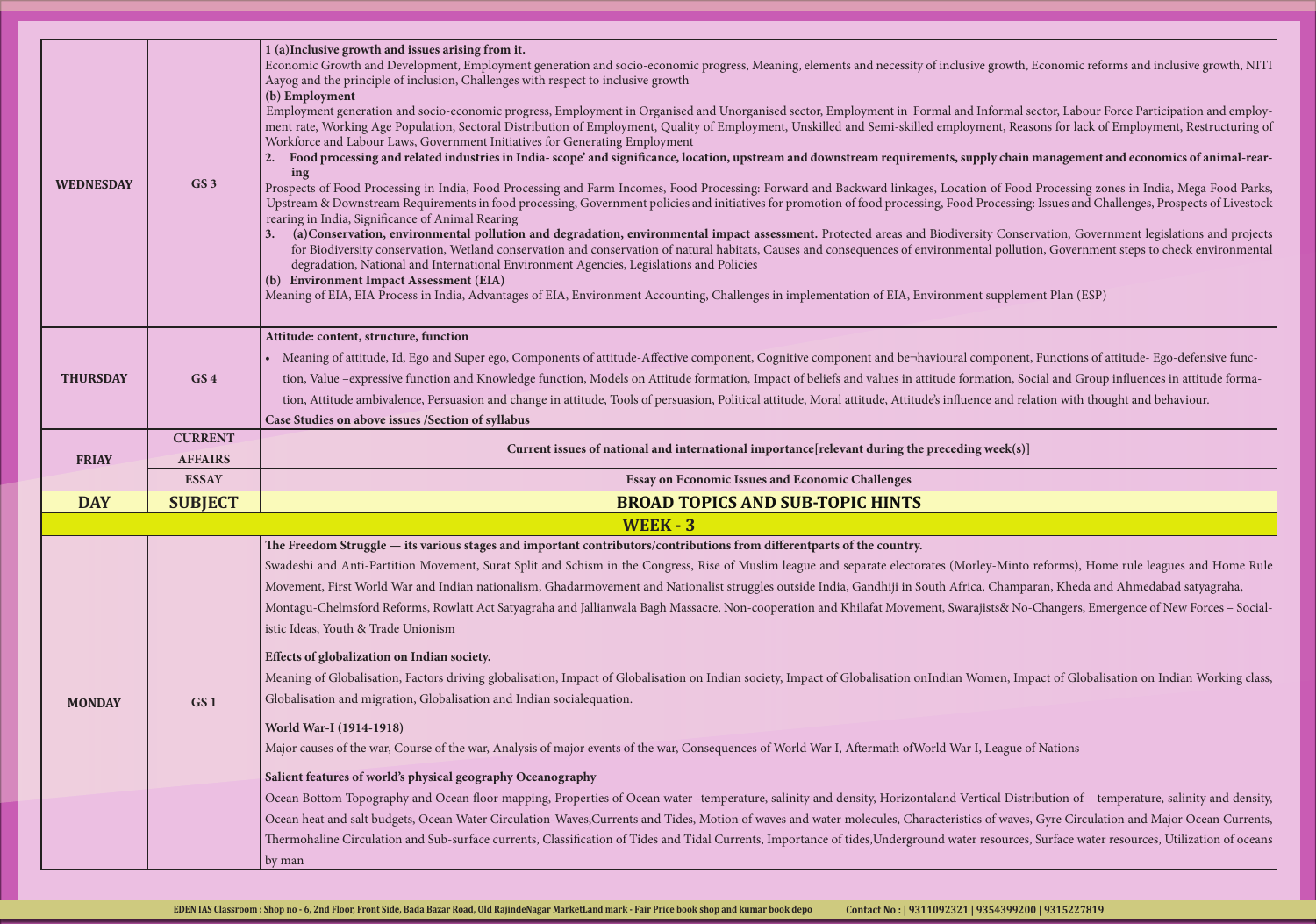tions, Provisions for Checks & Balances in Indian Con-

ons of RPA, Voter Verifiable Paper Audit Trail, Amend-

Impact of Non-governmental Organizations (NGOs),

evand No first use, Gujral Doctrine, Look East and Act

f Land Reforms, Challenges in implementation of Land

Indigenisation of Nano-technology, Indigenisation of

d cyber threats, Steps taken by India to promote cyber

Folan committee-List of Seven Foundational Values, Iity and Anonymity, Magnanimity, Adaptability, Ano-

|                  | <b>ESSAY</b>    | <b>Essay on Philosophical and Moral issues</b>                                                                                                                                                                                                                     |
|------------------|-----------------|--------------------------------------------------------------------------------------------------------------------------------------------------------------------------------------------------------------------------------------------------------------------|
| <b>FRIDAY</b>    | <b>AFFAIRS</b>  | Current issues of national and international importance[relevant during the preceding week(s)]                                                                                                                                                                     |
|                  | <b>CURRENT</b>  |                                                                                                                                                                                                                                                                    |
|                  |                 | Case Studies on above issues / Section of syllabus                                                                                                                                                                                                                 |
| <b>THURSDAY</b>  | GS <sub>4</sub> | nymity, Neutrality etc.<br>Attitude - Its influence and relation with thought and behaviour. Attitude Vs Aptitude.                                                                                                                                                 |
|                  |                 | Integrity, Objectivity, Impartiality, Dedication to public service, Tolerance, Compassion towards weaker sections, Neutrality, Impartiality and                                                                                                                    |
|                  |                 | Aptitude and innate ability, Types of Aptitude, Aptitude for Civil services, Intellectual aptitude, Emotional aptitude, Moral aptitude, Nolan co.                                                                                                                  |
|                  |                 | Aptitude and foundational values for Civil Service                                                                                                                                                                                                                 |
|                  |                 | security, International Cooperation on Cyber Security, Cyber Warfare                                                                                                                                                                                               |
|                  |                 | 4. Challenges to internal security through communication networks, cyber security and use of social media<br>Use of internet and internal security challenges, Social media and radicalisation, Challenges in regulation of social media, Cyber security and cyber |
|                  |                 | Bio-technology, Indigenisation of Nuclear technology, Indigenisation of Medical technology                                                                                                                                                                         |
|                  |                 | DRDO and indigenization of Defence technology, ISRO and indigenisation of Space Technology, Indigenisation of Electronic hardware, Indigen                                                                                                                         |
|                  |                 | 3. Achievements of Indians in science & technology, Indigenization of technology and developing new technology.                                                                                                                                                    |
|                  |                 | Reforms, Recent Initiatives - Land Leasing, Land Acquisition, Rehabilitation & Resettlement Act, etc., Consolidation of Land                                                                                                                                       |
|                  |                 | Rationale behind Land Reforms, Land as a factor of production, Components of Land Reforms, Impact of Land Reforms in India, Success of Land R                                                                                                                      |
| <b>WEDNESDAY</b> | GS <sub>3</sub> | 2. Land reforms in India.                                                                                                                                                                                                                                          |
|                  |                 | Money Market, Capital Market, Bond Market, Stock Exchanges etc                                                                                                                                                                                                     |
|                  |                 | (c) Financial Systems and Markets in India                                                                                                                                                                                                                         |
|                  |                 | Principles of Taxation, Tax Systems in India, Tax Reforms etc                                                                                                                                                                                                      |
|                  |                 | (b) Taxation policy and their effects on industrial growth                                                                                                                                                                                                         |
|                  |                 | Fiscal Policy and Union Budget, Fiscal consolidation, FRBM Act, Outcome Budgeting, Zero-Based Budgeting, Gender Budgeting                                                                                                                                          |
|                  |                 | (a) Government Budgeting                                                                                                                                                                                                                                           |
|                  |                 | 1. Government Budgeting, Taxation policy and their effects on industrial growth, Financial Systems and Markets in India                                                                                                                                            |
|                  |                 |                                                                                                                                                                                                                                                                    |
|                  |                 | East policy, Think West Policy                                                                                                                                                                                                                                     |
|                  |                 | Evolution of Indian Foreign Policy, India's Major Foreign Policy Doctrines Since 1947, Non-aligned Movement (NAM), NuclearDoctrine and No                                                                                                                          |
|                  |                 | Bilateral, regional and global groupings and agreements involving India and/or affecting India's interests.                                                                                                                                                        |
|                  |                 | Legitimacy and accountability of NGOs, Issues related to foreignfunding of NGOs                                                                                                                                                                                    |
|                  |                 | Meaning of Development Industry, Issues and Challenges faced by development industry, Role of Social Capital Organisations, Role and Impact                                                                                                                        |
| <b>TUESDAY</b>   | GS <sub>2</sub> | Development processes and the development industry                                                                                                                                                                                                                 |
|                  |                 | ments to the RPA, Supreme Court's verdict on varioussections of RPA                                                                                                                                                                                                |
|                  |                 | Representation of the People Act (RPA), 1950, Delimitation Commission, The Representation ofthe People Act (RPA), 1951, Important sections of R                                                                                                                    |
|                  |                 | Salient features of the Representation of People's Act.                                                                                                                                                                                                            |
|                  |                 | stitution, The Golaknath case, Kesavananda Bharati case, Indira Gandhi Vs Raj Narain case, Ram Jawaya vs Punjab case and other cases                                                                                                                               |
|                  |                 | Theory of Separation of Powers, Doctrine of Checks and Balances, Separation of Powers under the Indian Constitution, Separationof Functions, Pr                                                                                                                    |
|                  |                 |                                                                                                                                                                                                                                                                    |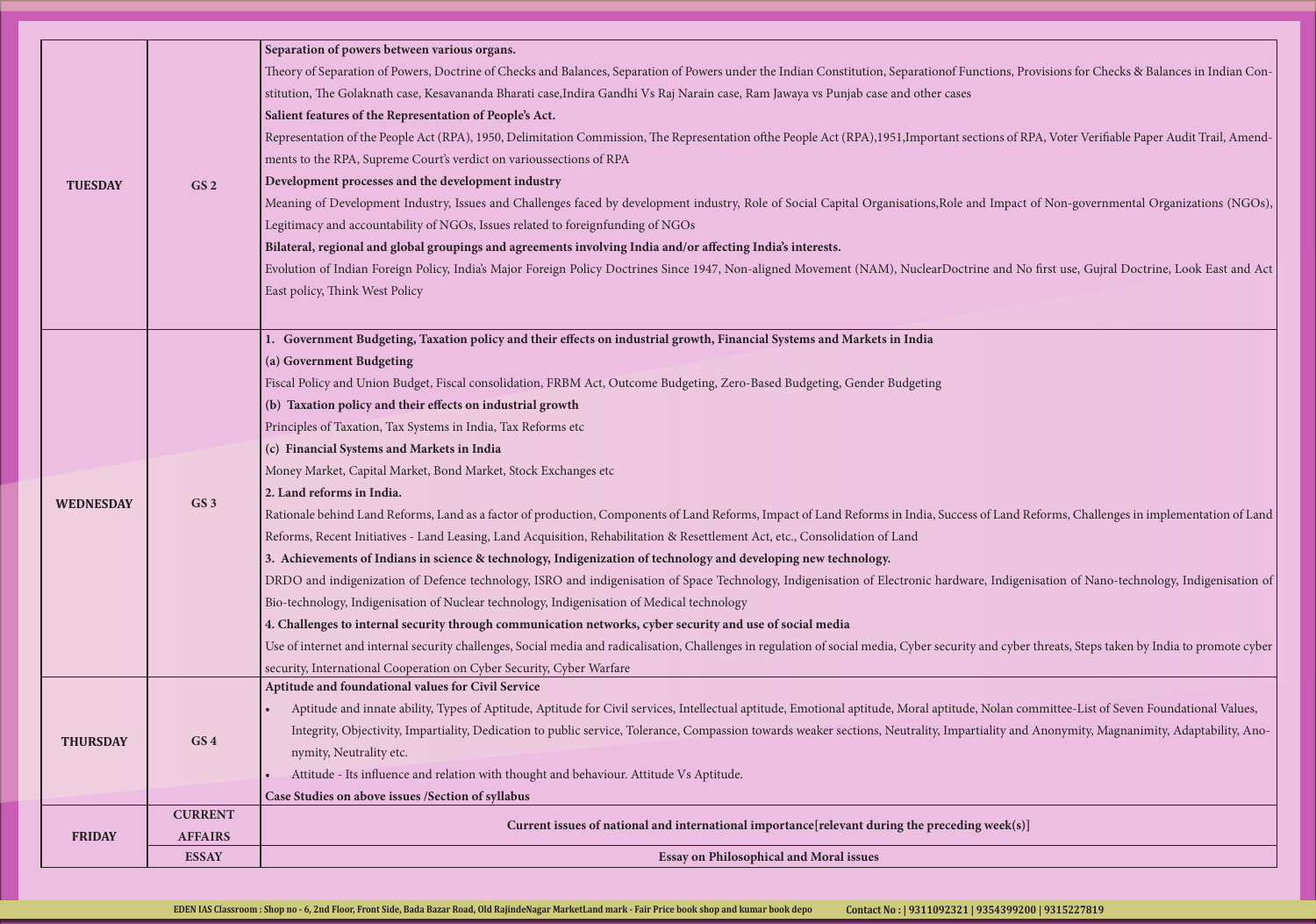t, Civil disobedience Movement, Round Table Confernt of India Act, 1935, Formation of Congress ministries

a; Peasant movements in twentieth century India and rolts, Jinnah: Rise of Communalism and call for Direct partition communal holocaust, Creation of Sovereign

Fyangs, Empowerment of Transgenders, Empowerment, Initiatives and social empowerment

om Struggle, Women's movements after independence, tion in the 21st century

onal Movements in Asia & Africa, The Rise of USA as a

of the War, The Holocaust, Resistance Movements, Af-

nd Soil Horizons, Soil erosion and soil degradation, Soil eforestation and conservation of Forests, Social forestry

arth, Volcanoes and Volcanic landforms, Extrusive and rms, Mass movements, Landslides and Avalanches

known significant constitutions, Comparison with the

ission for SCs, Special Officer for Linguistic Minorities,

wments, Functions, issues and challenges related to the

es, India's relation withWest Asian Countries

| <b>DAY</b>     | <b>SUBJECT</b>  | <b>BROAD TOPICS AND SUB-TOPIC HINTS</b>                                                                                                                                                                                                                                                                                                                                                                                                                                                                                                                                                                                                                                                                                                                                                                                                                                                                                                                                                                                                                                                                                                                                                                                                                                                                                                                                                                                                                                                                                                                                                                                                                                                                                                                                                                                                                                                                                                                                                                                                                                                                                                                                                                                                                                                                                                                                                                                                                                                                                                                                                                                                                                                                           |
|----------------|-----------------|-------------------------------------------------------------------------------------------------------------------------------------------------------------------------------------------------------------------------------------------------------------------------------------------------------------------------------------------------------------------------------------------------------------------------------------------------------------------------------------------------------------------------------------------------------------------------------------------------------------------------------------------------------------------------------------------------------------------------------------------------------------------------------------------------------------------------------------------------------------------------------------------------------------------------------------------------------------------------------------------------------------------------------------------------------------------------------------------------------------------------------------------------------------------------------------------------------------------------------------------------------------------------------------------------------------------------------------------------------------------------------------------------------------------------------------------------------------------------------------------------------------------------------------------------------------------------------------------------------------------------------------------------------------------------------------------------------------------------------------------------------------------------------------------------------------------------------------------------------------------------------------------------------------------------------------------------------------------------------------------------------------------------------------------------------------------------------------------------------------------------------------------------------------------------------------------------------------------------------------------------------------------------------------------------------------------------------------------------------------------------------------------------------------------------------------------------------------------------------------------------------------------------------------------------------------------------------------------------------------------------------------------------------------------------------------------------------------------|
|                |                 | <b>WEEK - 4</b>                                                                                                                                                                                                                                                                                                                                                                                                                                                                                                                                                                                                                                                                                                                                                                                                                                                                                                                                                                                                                                                                                                                                                                                                                                                                                                                                                                                                                                                                                                                                                                                                                                                                                                                                                                                                                                                                                                                                                                                                                                                                                                                                                                                                                                                                                                                                                                                                                                                                                                                                                                                                                                                                                                   |
| <b>MONDAY</b>  | GS <sub>1</sub> | The Freedom Struggle — its various stages and important contributors/contributions from different parts of the country.<br>Harijan movement and Constructive work, Bhagat Singh, Surya Sen and Revolutionary nationalism, Simon Commission & Nehru Report, Civil disobed<br>ences, Communal Award & Poona Pact, Participation in Elections to Central Legislature (1934) & Provincial Assemblies (1937), Government of India Act,<br>and glimpse of swaraj, 1939 Tripuri Session, August Offer, Individual Satyagraha 1940-41,<br>Cripps Mission, Quit India Movement, Wavell Plan, British response to mass movements for freedom, Trade union movement in India; Peasant mov<br>Freedom struggle in Indian states, National Movement During World War II, Indian National Army and Subhash Chandra Bose, RIN revolts, Jinnah: Ri<br>action, Cabinet Mission Plan, Nationalist Upsurge Post-World War II, Mountbatten Plan, Attainment of Independence with Partition, Post partition comi<br>Independent Republic<br>Social empowerment Socially Disadvantaged Groups, Role of women and women's organization<br>Dimensions of Social Empowerment, Government Initiatives and social empowerment, Women Empowerment, Empowerment of Divyangs, Empowe<br>of other minorities,<br>19th Century Social Reform Movements and Early Women's Organisations, Participation of Women in Agrarian Struggles and Freedom Struggle, W<br>Types of women's organisation, Challenges faced by women's movement, Women's Organisations and SHGs, Role of women's organisation in the 21st<br>Inter-War Years (1919 to 1939), World War-II (1939-1945)<br>The Great Depression, Rise of Fascism in Italy, Rise of Nazism in Germany, Consolidation of Soviet Union, Rise of Japan Nationalist, National Movement:<br><b>World Power</b><br>Fascist Aggression & Response of Western Democracies, Outbreak of the War, Theatres of the War, US Entry into the War, Global Nature of the War, The<br>ter-effects of the War<br>Biogeography Soil Characteristics, Soil types and Chemistry, Factors affecting soil formation, Stages of Soil Formation, Soil Profiles and Soil Horizons<br>Classification, Soil conservation, Natural Vegetative Cover, Types of forests and their distribution, Economic utilization of forests, Deforestation and<br>and agro forestry, Factors influencing distribution of flora and fauna<br>Important Geophysical phenomenasuch as earthquakes, Tsunami, Volcanic activity, cyclone etc. Earthquakes and Interior of the Earth, Volcanoes<br>Intrusive volcanic landforms, Geysers, Hotsprings and Fumaroles, Geomorphic processes and cycles of erosion, Depositional landforms, Mass move |
| <b>TUESDAY</b> | GS <sub>2</sub> | Comparison of the Indian constitutional scheme with that of other countries<br>Political systems around the world, Borrowed features of Indian Constitution, Points ofConvergence between Indian constitutionand other known signific<br>constitution of USA, UK, Germany, Japan, Russia, France, Switzerland, South Africa, Australia etc, Comparison of Indian constitution with its neighbours<br>Appointment to various Constitutional posts, powers, functions and responsibilities of various Constitutional<br>Bodies.Election Commission, Union Public Service Commission, State Public Service Commission, Finance Commission, NationalCommission for SCs, S<br>Comptroller and Auditor General of India, Attorney General ofIndia, Advocate General of the State<br>Development processes and the development industry<br>Self Help Groups (SHGs), Need and Benefits of SHGs, SHGs and women empowerment, Societies, Trusts and Cooperatives, Religious endowments, Functi<br>cooperative sector<br>Bilateral, regional and global groupings and agreements involving India and/or affecting India's interests.<br>India's Bilateral Relations WithMajor Powers Like - USA, Russia, Japan, UK, France, Israel etc, India's relation with Central Asian Countries, India's relation                                                                                                                                                                                                                                                                                                                                                                                                                                                                                                                                                                                                                                                                                                                                                                                                                                                                                                                                                                                                                                                                                                                                                                                                                                                                                                                                                                                                                      |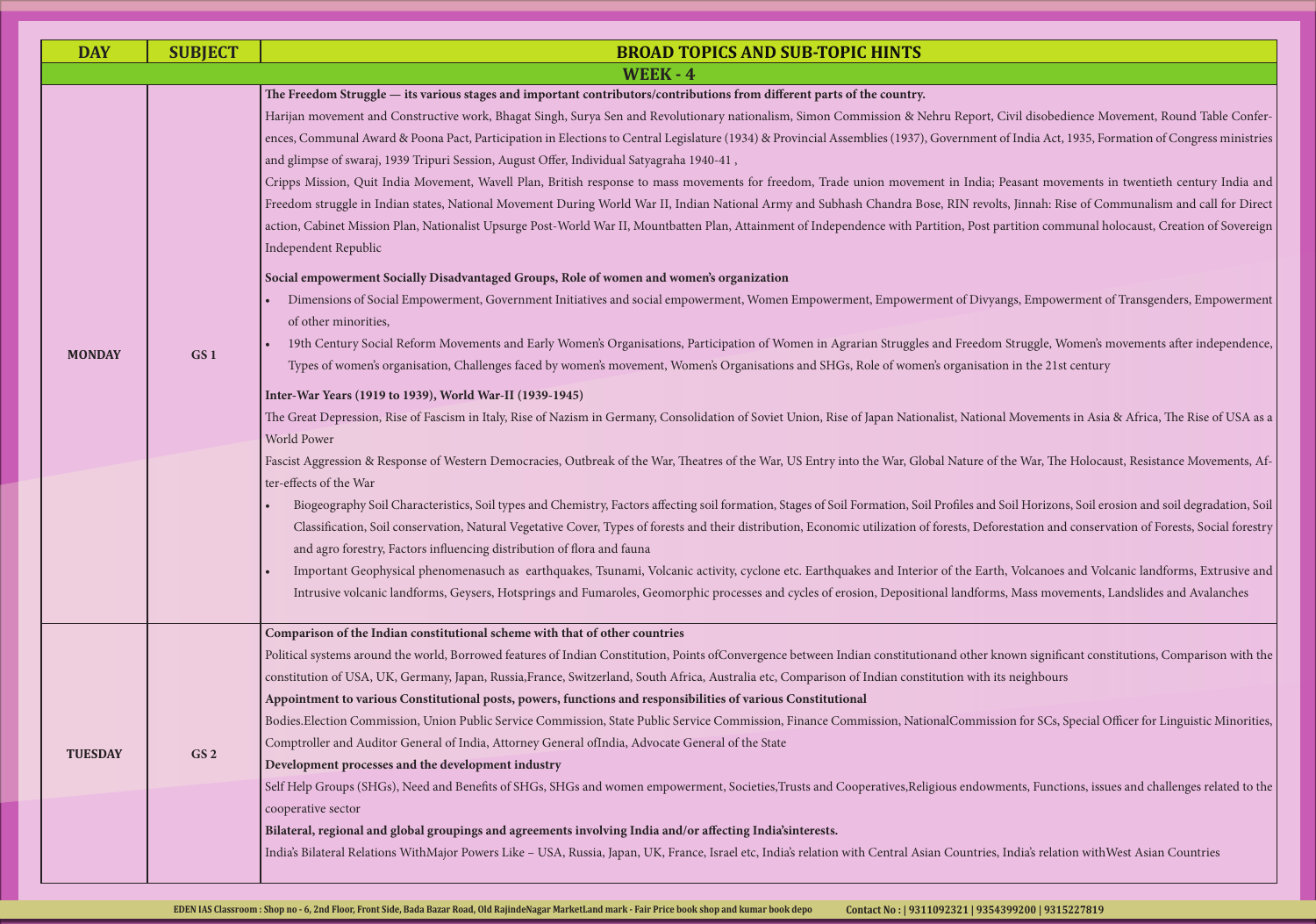projects, Irrigation and groundwater depletion, Drip

tion on different sectors of the Economy, Globalisation is & Sovereign debt default and Double Dip Recession,

to Tackle Money Laundering, Steps to prevent Money

and LiFi Technology, DTH technology, Google Loon, chnologies, Digital India Programme, Types of Robots,

<sup>a</sup> Intelligence, Importance of Emotional Intelligence

tion of Gandhiji, Political Unification of India, Unity erent modelsof tribal development, Roots of India's<br>il Doctrine

Community Development programmes, The post-inanchsheel. The 1962 Chinese attack on India

The Marshall Plan vs The Cominform, NATO vs War-

le, Decolonization of Asia and Africa, Emergence of

of Population Explosion, Changing age structure of al Population growth and Indian population growth

d resources, Forest resources, Water resources onomy, Agriculture and Food Security

| <b>WEDNESDAY</b> | GS <sub>3</sub>                  | 1. Different types of irrigation and irrigation systems<br>Geographic distribution of irrigation, Types of irrigation, Major Sources of irrigation, Problems and Challenges associated with irrigation projects,<br>irrigation and sprinkle irrigation, National water policy, Financing of irrigational projects, Restructuring of present irrigation systems<br>2. Effects of liberalization on the economy, changes in industrial policy and their effects on industrial growth.<br>Inspector Raj and Redtapism, 1991 BoP crisis and IMF conditionalities, Liberalisation, Privatisation and Globalisation, Effects of globalisation on dif<br>and Oil Market dynamics ; investment flows ; Globalisation and Labour movement, Privatisation and Economic progress, Sub Prime Crisis & Sovere<br>Protectionism and Unilateralism<br>3. Money-laundering and its prevention<br>Money-Laundering & its Prevention, Process of Money Laundering, Stages in Money laundering, Impact of Money Laundering, Challenges to Tackle<br>Laundering, Terms Related To Money Laundering<br>4. Robotics, IT and Telecom<br>Internet of Things, Block Chain Technology, Cryptocurrency, Bharat QR code, Digital Transaction Methods, Bharat Net Project, WiFi and LiFi T<br>Gravitational waves and LIGO, INDIGO, Net Neutrality, Smart Phones, 3G, 4G and 5G, IT enabled services, Cloud Computing, Display technologies,<br>Application of Robots, Unmanned Ariel Vehicles (UAVs) or Drones |
|------------------|----------------------------------|------------------------------------------------------------------------------------------------------------------------------------------------------------------------------------------------------------------------------------------------------------------------------------------------------------------------------------------------------------------------------------------------------------------------------------------------------------------------------------------------------------------------------------------------------------------------------------------------------------------------------------------------------------------------------------------------------------------------------------------------------------------------------------------------------------------------------------------------------------------------------------------------------------------------------------------------------------------------------------------------------------------------------------------------------------------------------------------------------------------------------------------------------------------------------------------------------------------------------------------------------------------------------------------------------------------------------------------------------------------------------------------------------------------------------------------------------------------------------------|
| <b>THRUSDAY</b>  | GS <sub>4</sub>                  | Emotional intelligence & Concepts of Emotional intelligence<br>Meaning of Emotional Intelligence, Difference between IQ and EQ, Development of Emotional Intelligence, Components of Emotional Intellige<br>in Personal relations, Importance of Emotional Intelligence in Public life, Importance of Emotional Intelligence for a Civil servant.<br>Case studies on above issues /Section of syllabus                                                                                                                                                                                                                                                                                                                                                                                                                                                                                                                                                                                                                                                                                                                                                                                                                                                                                                                                                                                                                                                                             |
| <b>FRIDAY</b>    | <b>CURRENT</b><br><b>AFFAIRS</b> | Current issues of national and international importance [relevant during the preceding week(s)]                                                                                                                                                                                                                                                                                                                                                                                                                                                                                                                                                                                                                                                                                                                                                                                                                                                                                                                                                                                                                                                                                                                                                                                                                                                                                                                                                                                    |
|                  | <b>ESSAY</b>                     | Essay on issues related to Governance and Social Justice                                                                                                                                                                                                                                                                                                                                                                                                                                                                                                                                                                                                                                                                                                                                                                                                                                                                                                                                                                                                                                                                                                                                                                                                                                                                                                                                                                                                                           |
| <b>DAY</b>       | <b>SUBJECT</b>                   | <b>BROAD TOPICS AND SUB-TOPIC HINTS</b>                                                                                                                                                                                                                                                                                                                                                                                                                                                                                                                                                                                                                                                                                                                                                                                                                                                                                                                                                                                                                                                                                                                                                                                                                                                                                                                                                                                                                                            |
|                  |                                  | <b>WEEK - 5</b>                                                                                                                                                                                                                                                                                                                                                                                                                                                                                                                                                                                                                                                                                                                                                                                                                                                                                                                                                                                                                                                                                                                                                                                                                                                                                                                                                                                                                                                                    |
|                  |                                  | Post-independence consolidation and reorganization within the country.                                                                                                                                                                                                                                                                                                                                                                                                                                                                                                                                                                                                                                                                                                                                                                                                                                                                                                                                                                                                                                                                                                                                                                                                                                                                                                                                                                                                             |
|                  |                                  | Challenges for the new nation, The initial leadership, The colonial legacy, Economic Backwardness, The colonial state, Assassination of Gar<br>in Diversity, The issue of officiallanguage, The linguistic organisation of the States, Minority languages, Integration of tribals, Different mod                                                                                                                                                                                                                                                                                                                                                                                                                                                                                                                                                                                                                                                                                                                                                                                                                                                                                                                                                                                                                                                                                                                                                                                   |
|                  |                                  | tribal policy, Tribals in the North-East, Regionalism and regional inequality, Economic imbalances and regionalism, Sons of the Soil Doctrine                                                                                                                                                                                                                                                                                                                                                                                                                                                                                                                                                                                                                                                                                                                                                                                                                                                                                                                                                                                                                                                                                                                                                                                                                                                                                                                                      |
|                  |                                  | dependence foreign policy and NAM, International role, Relations with super-powers, Relations with Neighbours, Indo-Pak war, Panchsheel                                                                                                                                                                                                                                                                                                                                                                                                                                                                                                                                                                                                                                                                                                                                                                                                                                                                                                                                                                                                                                                                                                                                                                                                                                                                                                                                            |
|                  |                                  | Establishment of Democratic institutions, The Administrative structure, Development of Science and Technology, Social Change, Community<br>Cold War Years, Decolonialisation & Re-drawal of National Boundaries                                                                                                                                                                                                                                                                                                                                                                                                                                                                                                                                                                                                                                                                                                                                                                                                                                                                                                                                                                                                                                                                                                                                                                                                                                                                    |
|                  |                                  | Factors responsible for the Cold war, Potsdam conference, Truman's Doctrine and Iron Curtain, Important Events of the ColdWar, The Marsh<br>saw Pact, Space and Arms race, Cuban Missile Crisis and Afghanistanwar, End of the Cold War.                                                                                                                                                                                                                                                                                                                                                                                                                                                                                                                                                                                                                                                                                                                                                                                                                                                                                                                                                                                                                                                                                                                                                                                                                                           |
| <b>MONDAY</b>    | GS <sub>1</sub>                  | Disintegration of Soviet union, Fall of the Berlin wall, Democratic reforms in Middle East, Arab nationalism, Israel & Palestine Issue, Decolor<br>the Non Aligned Group, Integration of Europe, Global Rise of Radical Fanatic Terrorism, Rise of China and New World Order                                                                                                                                                                                                                                                                                                                                                                                                                                                                                                                                                                                                                                                                                                                                                                                                                                                                                                                                                                                                                                                                                                                                                                                                       |
|                  |                                  | Population and associated issues Population and Demography, Social Problems                                                                                                                                                                                                                                                                                                                                                                                                                                                                                                                                                                                                                                                                                                                                                                                                                                                                                                                                                                                                                                                                                                                                                                                                                                                                                                                                                                                                        |
|                  |                                  | Demography of India, Population Trends in India and their Implications, Causes and Effects of Over Population, Challenges of Populat<br>Indian Population, Demographic Dividend for India, Aging and Geriatrics, India's Population Policy & Initiatives, International Populati<br>pattern.                                                                                                                                                                                                                                                                                                                                                                                                                                                                                                                                                                                                                                                                                                                                                                                                                                                                                                                                                                                                                                                                                                                                                                                       |
|                  |                                  | Population and Demography Issues, Challenges, Demographic Dividend                                                                                                                                                                                                                                                                                                                                                                                                                                                                                                                                                                                                                                                                                                                                                                                                                                                                                                                                                                                                                                                                                                                                                                                                                                                                                                                                                                                                                 |
|                  |                                  | Illiteracy, Juvenile delinquency, Rape, Drug abuse and Drug addiction, Alcoholism, crime and criminals                                                                                                                                                                                                                                                                                                                                                                                                                                                                                                                                                                                                                                                                                                                                                                                                                                                                                                                                                                                                                                                                                                                                                                                                                                                                                                                                                                             |
|                  |                                  | Distribution of key natural resources across the world, Agricultural Resources                                                                                                                                                                                                                                                                                                                                                                                                                                                                                                                                                                                                                                                                                                                                                                                                                                                                                                                                                                                                                                                                                                                                                                                                                                                                                                                                                                                                     |
|                  |                                  | Classification of Resources, World Distribution of resources, Indian Distribution of resources, Conservation of Resources, Land resource                                                                                                                                                                                                                                                                                                                                                                                                                                                                                                                                                                                                                                                                                                                                                                                                                                                                                                                                                                                                                                                                                                                                                                                                                                                                                                                                           |
|                  |                                  | Distribution of agricultural resources, Types of Farming, Cropping Patterns and Crop Regions, Contribution of agriculture to economy, Ag                                                                                                                                                                                                                                                                                                                                                                                                                                                                                                                                                                                                                                                                                                                                                                                                                                                                                                                                                                                                                                                                                                                                                                                                                                                                                                                                           |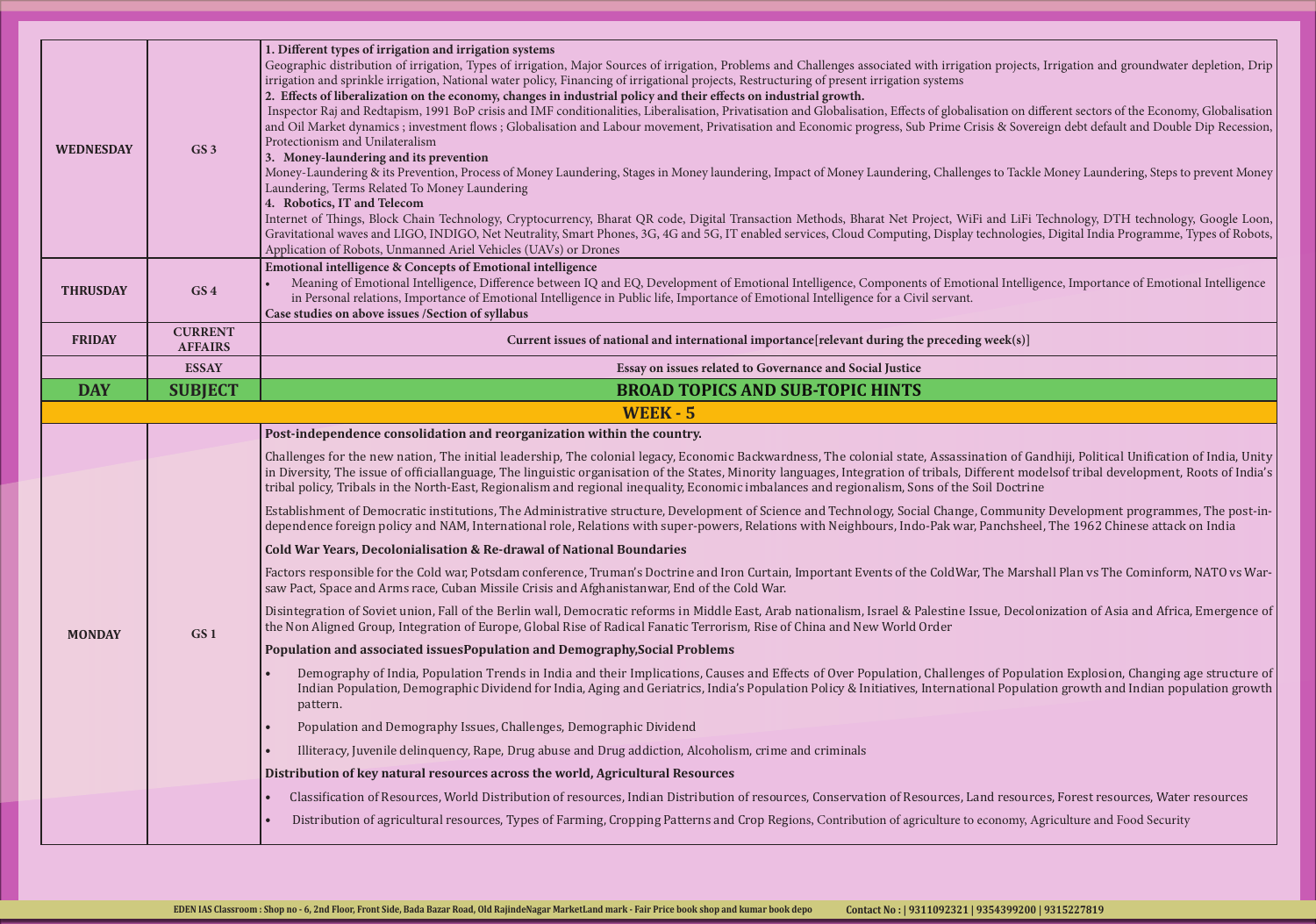tes, RTI and Dispute resolution, PIL andDispute resoras and Family Courts, Lok Adalats, NALSA: functions,

ion, Central Vigilance Commission, Central Bureau of

sty International, International Federation for Human

is relation with Latin American Countries, India's rela-

Gurrency Conflict, Brexit and Eurozone crisis, US Sanctions on

on of India (FCI), Regulated Markets and Agro market Organisations (FPO), Contract Farming and Futures

Infrastructure, Urban Infrastructure development and Necessity of Energy Infrastructure, Urban In-

, Genetic Pollution, Concerns about GM food, Genetic

Security Challenges & their Managhbours, Challenges in Border Border Security – Constant Border Security – Const

is, Accountability and ethical governance, Strengthening of ethics and corporate governance, Corporate Social issues international relations and funding  $\epsilon$ sophers from India and world.

## **Philop is contained interest international international interation**

| <b>ESSAY</b>                        | <b>Essay on issues related to Environment and Climate Change</b>                                                                                                                                                                                                                              |
|-------------------------------------|-----------------------------------------------------------------------------------------------------------------------------------------------------------------------------------------------------------------------------------------------------------------------------------------------|
| <b>AFFAIRS</b><br><b>FRIDAY</b>     | Current issues of national and international importance [relevant during the pred                                                                                                                                                                                                             |
| <b>CURRENT</b>                      |                                                                                                                                                                                                                                                                                               |
| <b>THRUSDAY</b><br>GS <sub>4</sub>  | ing of ethical and moral values in governance, Ethical issues in international relations and funding, Meaning of corporate governance, Ethics<br>responsibility and ethics, Business ethics, Work ethics, Norms of corporate ethics in India Contributions of moral thinkers and philosophers |
|                                     | Public/Civil service values and Ethics in Public administration<br>Ethics in Public administration, Ethical concerns in Private and Public institutions, Ethical dilemmas in Private and Public institutions, Acco                                                                            |
|                                     | Security Challenges & their Management in Border Areas, Challenges in Managing Border Security - Coastal & Terrestrial, Land Boundary Disp<br>Area Security Management, The Kargil Review Committee report and its observations, Securing the coasts and island territories                   |
|                                     | 4. Security challenges and their management in border areas - linkages of organized crime with terrorism                                                                                                                                                                                      |
|                                     | Definition and explanation, Transgenic and Cisgenic Organisms, Genetically Modified Crops, Major GM Crops, Field trials of GM Crops, Geneti<br>Crops and impact on agriculture, GM Crops and Food sustainability                                                                              |
|                                     |                                                                                                                                                                                                                                                                                               |
| <b>WEDNESDAY</b><br>GS <sub>3</sub> | frastructure and waste management, Telecommunication infrastructure systems, Earth monitoring and measuring networks                                                                                                                                                                          |
|                                     | Infrastructure: a key driver of economic growth, Infrastructure development and Socio-Economic Progress, Transport Infrastructure System and                                                                                                                                                  |
|                                     | 2. Infrastructure: Energy, Ports, Roads, Airports, Railways etc.                                                                                                                                                                                                                              |
|                                     |                                                                                                                                                                                                                                                                                               |
|                                     | pricing, Agro Warehousing and Cold Chain networks, Cooperative Marketing, National Agricultural Market (e-NAM), Farmer Producer Organi                                                                                                                                                        |
|                                     | Agricultural Marketing in India, Role of Central and State government in procurement and storage of Food Grains, Role of Food Corporation of In                                                                                                                                               |
|                                     | 1. Transport and marketing of agricultural produce and issues and related constraints                                                                                                                                                                                                         |
|                                     | Iran, US CAATSA, US withdrawal from Paris Agreement, H-1B Visa Issue etc, OECD initiatives like BEPS, OPEC and World Oil Markets                                                                                                                                                              |
|                                     | Currency War and Devaluation by China, Syrian Crisis and Civil War, The Crimea Crisis, UNSC Reforms, WTO Reforms, South China Sea Confli                                                                                                                                                      |
|                                     | Belt and Road Initiative (BRI), International North-South Transport Corridor, Global Trade War and Protectionism, Global                                                                                                                                                                      |
|                                     | Effect of policies and politics of developed and developing countries on India's interests                                                                                                                                                                                                    |
|                                     | tion with Pacific Countries, India's relation with Regional& Global Groupings                                                                                                                                                                                                                 |
|                                     | India's relation with African Countries, India's relation with Australia & New Zealand, India's relation with EU & EuropeanCountries, India's relation                                                                                                                                        |
|                                     | Bilateral, regional and global groupings and agreements involving India and/or affecting India's interests.                                                                                                                                                                                   |
| GS <sub>2</sub><br><b>TUESDAY</b>   | Rights, Friends of People Close to nature, Survival International, Commonwealth HumanRights initiative, IUCN, WWF for nature, Help-age India                                                                                                                                                  |
|                                     | Important organisations likeDoctors without Borders, CARE foundation, PETA foundation, World Vision International, Oxfam, Amnesty Inte                                                                                                                                                        |
|                                     |                                                                                                                                                                                                                                                                                               |
|                                     |                                                                                                                                                                                                                                                                                               |
|                                     | NITI Aayog, Reserve Bank of India, National Human Rights Commission, State Human RightsCommission, Central InformationCommission, Cen                                                                                                                                                         |
|                                     |                                                                                                                                                                                                                                                                                               |
|                                     |                                                                                                                                                                                                                                                                                               |
|                                     | lution, Dispute resolution tribunals, Fast track courts:achievements, issues and challenges, Alternative Dispute Resolution, Gram Nyayalayas and I                                                                                                                                            |
|                                     | Types of disputes, Meaning of dispute redressal, Necessity of a robust dispute redressal mechanism, Dispute redressal andpopular grievances, RTI                                                                                                                                              |
|                                     |                                                                                                                                                                                                                                                                                               |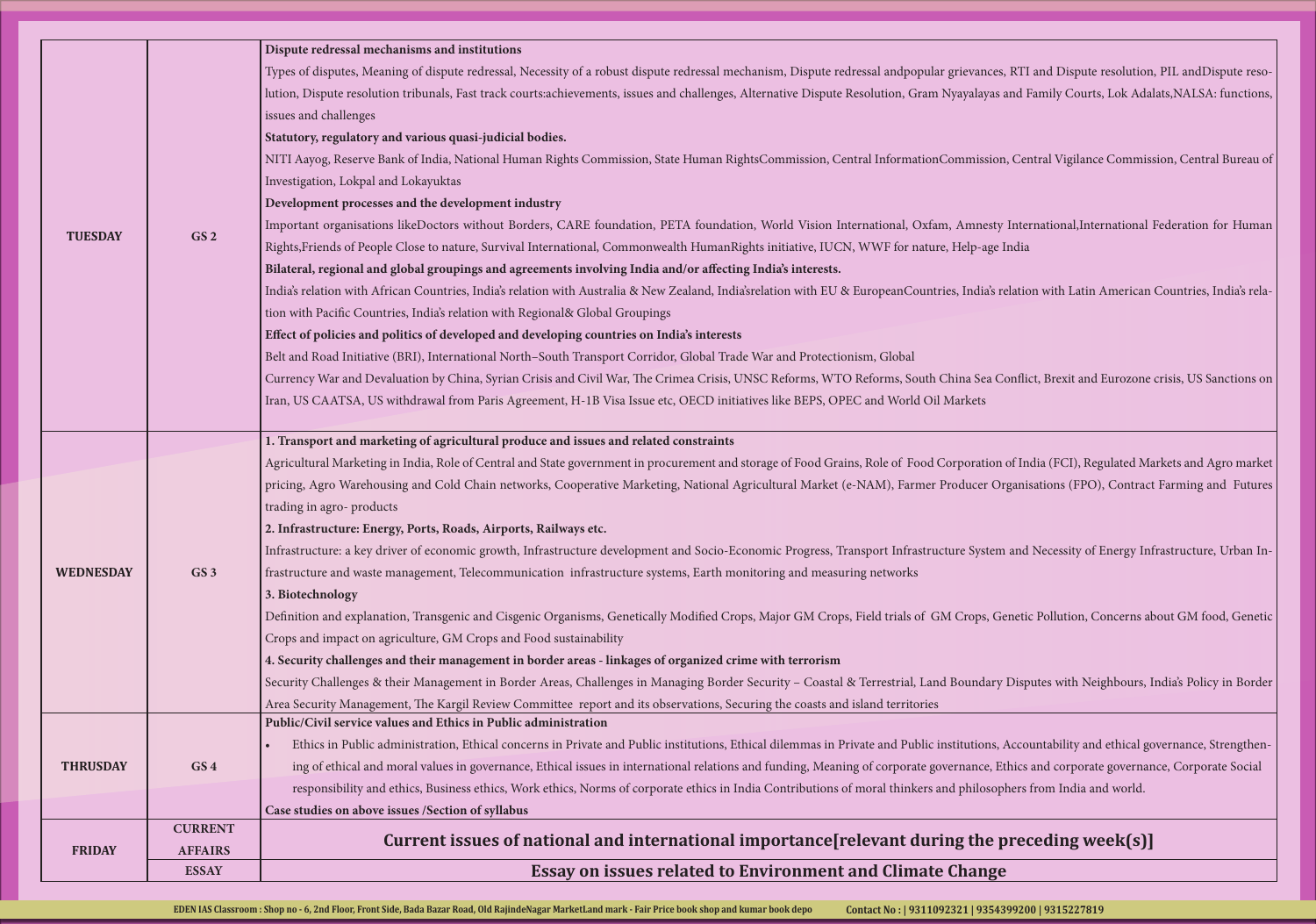1965 and the Tashkent agreement, Indira Gandhi: The revolution of Jayaprakash Narayan, The imposition of regnum and Indira Gandhi's second home coming, The isis and the Economic reforms of 1991

, Poverty as a Social Problem, Socio-economic and renent Nexus, Policy shift from "Trickle Down"Econom-

Political systems are world. Borrowerld, Borrowen are indian constitutions, Comparison with the constitution of USA, Tapaniany, France, Statutory, France, South Africa, Australia etc. Comparison of Indian constraints and various

ission, Central Vigilance Commission, Central Bureau ission for Minorities, Insurance Regulatory andDevelntof India, Central Electricity Regulatory Commission,

nes for the Elderly, Schemes for transgenders, Schemes

Health Coverage in India, Health Insurance in India, Health

ation and Higher education, Higher Education Council

| <b>DAY</b>     | <b>SUBJECT</b>  | <b>BROAD TOPICS AND SUB-TOPIC HINTS</b>                                                                                                                                                                                                                                                                                                                                                                                                                                                                                                                                                                                                                                                                                                                                                                                                                                                                                                                                                                                                                                                                                                                                                                                                                                                                                                                                                                                                                                                                                                                                                                                                             |
|----------------|-----------------|-----------------------------------------------------------------------------------------------------------------------------------------------------------------------------------------------------------------------------------------------------------------------------------------------------------------------------------------------------------------------------------------------------------------------------------------------------------------------------------------------------------------------------------------------------------------------------------------------------------------------------------------------------------------------------------------------------------------------------------------------------------------------------------------------------------------------------------------------------------------------------------------------------------------------------------------------------------------------------------------------------------------------------------------------------------------------------------------------------------------------------------------------------------------------------------------------------------------------------------------------------------------------------------------------------------------------------------------------------------------------------------------------------------------------------------------------------------------------------------------------------------------------------------------------------------------------------------------------------------------------------------------------------|
|                |                 | <b>WEEK - 6</b>                                                                                                                                                                                                                                                                                                                                                                                                                                                                                                                                                                                                                                                                                                                                                                                                                                                                                                                                                                                                                                                                                                                                                                                                                                                                                                                                                                                                                                                                                                                                                                                                                                     |
|                |                 | Post-independence consolidation and reorganization within the country, Lal Bahadur Shastri as Prime Minister, The Indo-Pak war of 1965 and<br>early years, The Green Revolution, The Emergence of Bangladesh as a New Nation, The Simla Agreement,1972, Smiling Buddha, Total revolutio<br>Emergency: an attack on the Constitution, Public response to the emergency, The end of the emergency and 1977 elections, The Janta interregnum a<br>Punjab Crisis and Khalistan Challenge, Operation Blue star, Rise of Terrorism in Kashmir and the exodus of Kashmiri pandits, The BoP crisis and                                                                                                                                                                                                                                                                                                                                                                                                                                                                                                                                                                                                                                                                                                                                                                                                                                                                                                                                                                                                                                                      |
|                |                 | <b>Political Philosophies</b><br>Capitalism, Socialism, Communism, Liberalism, Fascism, Anarchism, Conservatism                                                                                                                                                                                                                                                                                                                                                                                                                                                                                                                                                                                                                                                                                                                                                                                                                                                                                                                                                                                                                                                                                                                                                                                                                                                                                                                                                                                                                                                                                                                                     |
| <b>MONDAY</b>  | GS <sub>1</sub> | <b>Poverty and Developmental Issues</b><br>Absolute and Relative Poverty, Causes and Consequences of Poverty in India, Types of Poverty, Measurement of Poverty andPoverty Line, Poverty<br>gional spread of Poverty, Poverty and vulnerable groups, Rising Urban Poverty, Poverty Alleviation Initiatives, Poverty-Inequality-Development Nez<br>ics to Inclusive or Pro-poor Development to Reduce Poverty                                                                                                                                                                                                                                                                                                                                                                                                                                                                                                                                                                                                                                                                                                                                                                                                                                                                                                                                                                                                                                                                                                                                                                                                                                        |
|                |                 | Mineral & Energy Resources and Factors affecting industrial location<br>Classification of Minerals, Ferrous & Non-Ferrous, Occurrence of Minerals, Distribution of Minerals, Conservation of Minerals<br>Classification of Energy Resources - Conventional & Non-Conventional, Occurrence of Energy Resources, Conservation of Energy Resources<br>Physical and Human Factors affecting industrial location                                                                                                                                                                                                                                                                                                                                                                                                                                                                                                                                                                                                                                                                                                                                                                                                                                                                                                                                                                                                                                                                                                                                                                                                                                         |
| <b>TUESDAY</b> | GS <sub>2</sub> | Comparison of the Indian constitutional scheme with that of other countries<br>Political systems around the world, Borrowed features of Indian Constitution, Points ofConvergence betweenIndian constitution and other knov<br>the constitution of USA, UK, Germany, Japan, Russia, France, Switzerland, South Africa, Australia etc, Comparison of Indian constitutionwith its<br>quasi-judicial bodies.<br>Statutory, regulatory and various quasi-judicial bodies.<br>NITI Aayog, Reserve Bank of India, National Human Rights Commission, State Human RightsCommission, Central InformationCommission, C<br>of Investigation, Lokpal and Lokayuktas, National Commissionfor Women, National Commission for Backward Classes, National Commission fo<br>opment Authority, Securities and Exchange Board of India, Competition Commission of India, Telecom Regulatory AuthorityDevelopmentof Indi<br>Atomic Energy Regulatory Board, Central Pollution Control Board<br>Welfare schemes for vulnerable sections of the population<br>Constitutional benefits for vulnerable sections, Schemes for SCs and STs, Schemes for minorities, Schemes for Women andChildren, Schemes for tl<br>for Divyangs, Issues and Challenges related to implementation, of government schemes, Critical evaluation and Performance of the Schemes<br>Issues relating to development and management of Social Sector/Services relating to Health, Education, Human Resources<br>India's Performance on Various Health Indicators, Weaknesses of Indian Healthcare System, Healthcare infrastructure in India, Universal Health<br>Ayushman Bharat, Arogya Setu App |
|                |                 | Education<br>Status of Literacy in India, Education Structure in India, Challenges Faced by Education Sector in India, Reforms Required in Primary Education and<br>of India, University Grants Commission, ASER Report, Financing Education through CSR<br><b>Human Resources</b><br>Skill Development and Demographic dividend<br><b>Regional and Global Groupings</b><br>UNSC, SAARC, BRICS, BBIN & BCIM, BIMSTEC, IBSA, ASEAN & RCEP, India-Africa Forum, SCO                                                                                                                                                                                                                                                                                                                                                                                                                                                                                                                                                                                                                                                                                                                                                                                                                                                                                                                                                                                                                                                                                                                                                                                   |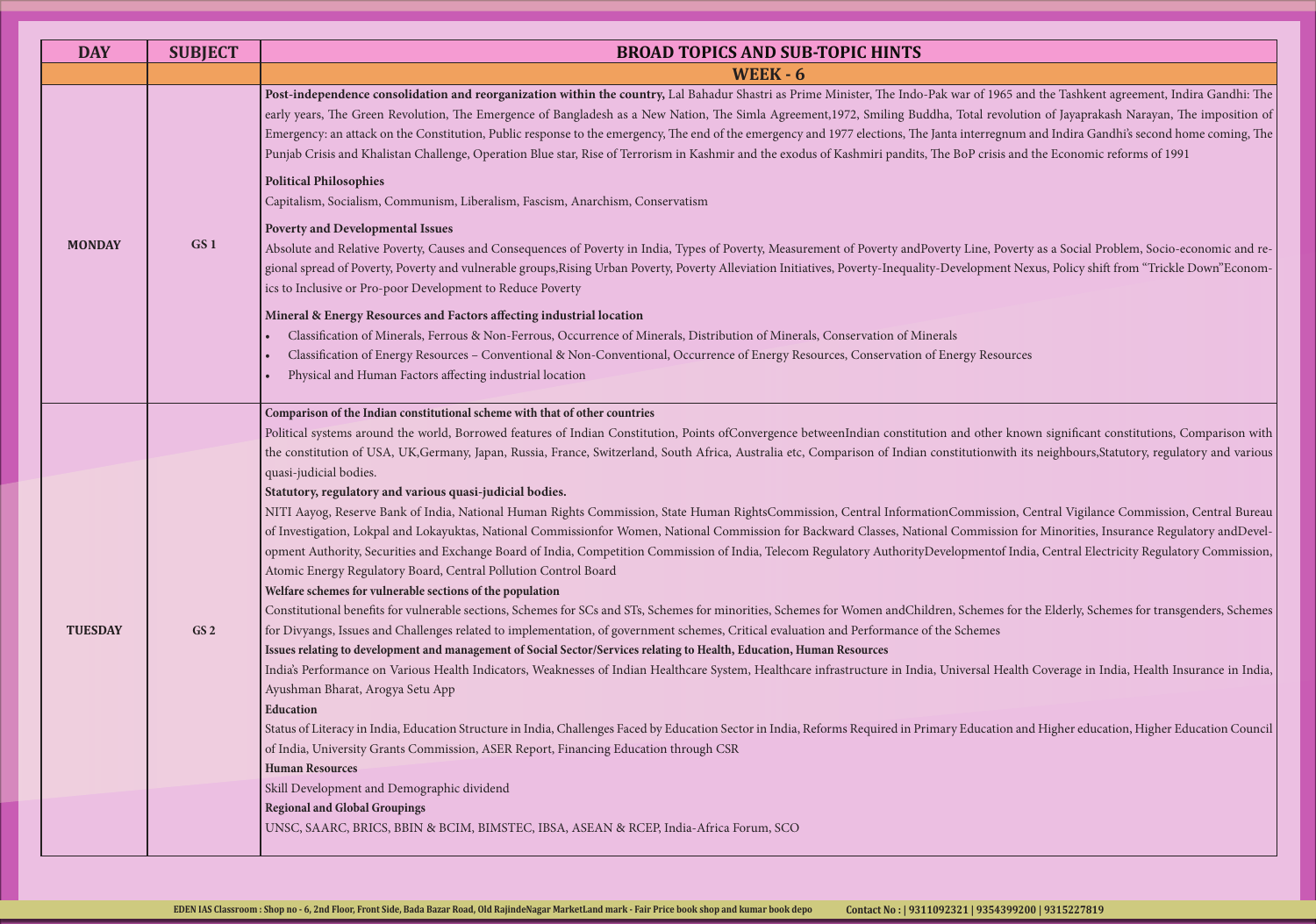, Political expediency and populism

Technology in India, Advantages of Nano tech nology,

eactors in India, Nuclear disasters, Nuclear energy and

nuclear Disasters, Chemical disasters, Periorist attacks, Hijack-nealth disasters, Man induced environmental A

• Deontological ethics, scholars and thinkers of deontological school; Immanuel Kant, W.D. Ross, St. Thomas Aquinas, Thomas Hobbes, John Locke, John Rawls, Jean-Jacques

## **e** preceding week(s)]

Delivery and Challenges posed by Urbanisation, Problemaareas (Consequences of Slums, Interpretences of Slums, Interpretences of Slums, Interpretence of  $S$ in urban areas, Urban Pollution

isible for the location of industries, Role of Human be-

| <b>WEDNESDAY</b> | GS <sub>3</sub> | 1. Issues related to direct and indirect farm subsidies and minimum support prices<br>Agricultural Subsidies, Rationale behind subsidies, Effectiveness, Extent and Problems associated with subsidies, WTO and agro subsidies,<br>2. Nanotechnology, Definition and basic information, Approaches to Nano Technology, Applications of Nanotechnology, Development of nano<br>Prospects and Challenges of nano technology<br>3. Nuclear Technology<br>Types of Nuclear Reactions, Nuclear Fuels, Nuclear radiation, Nuclear Programme of India, Civil nuclear programme of India, Nuclear re<br>energy security<br>4. Disaster and disaster management<br>Nuclear Disasters, Chemical disasters, Biological disasters, Pandemic and health disasters, Man induced environmental disasters, Industria<br>ing, Natural and Man-made disasters etc |
|------------------|-----------------|-------------------------------------------------------------------------------------------------------------------------------------------------------------------------------------------------------------------------------------------------------------------------------------------------------------------------------------------------------------------------------------------------------------------------------------------------------------------------------------------------------------------------------------------------------------------------------------------------------------------------------------------------------------------------------------------------------------------------------------------------------------------------------------------------------------------------------------------------|
| <b>THRUSDAY</b>  | GS <sub>4</sub> | Contributions of moral thinkers and philosophers from world<br>Virtue ethics, scholars and Thinkers of virtue ethics; Socrates, Plato, Aristotle.<br>Utilitarianism, scholars and thinkers of Utilitarianism; Jeremy Bentham, John Stuart Mill.<br>Deontological ethics, scholars and thinkers of deontological school; Immanuel Kant, W.D. Ross, St. Thomas Aquinas, Thomas I<br>$\bullet$<br>Rousseau.<br>Cognitivism and Noncognitivism, scholars and thinkers; David Hume, G.E. Moore, J. Ayer, Charles Stevenson, R. M. Hare.                                                                                                                                                                                                                                                                                                              |
|                  | <b>CURRENT</b>  |                                                                                                                                                                                                                                                                                                                                                                                                                                                                                                                                                                                                                                                                                                                                                                                                                                                 |
|                  |                 |                                                                                                                                                                                                                                                                                                                                                                                                                                                                                                                                                                                                                                                                                                                                                                                                                                                 |
| <b>FRIDAY</b>    | <b>AFFAIRS</b>  | Current issues of national and international importance [relevant during the                                                                                                                                                                                                                                                                                                                                                                                                                                                                                                                                                                                                                                                                                                                                                                    |
|                  | <b>ESSAY</b>    | <b>Essay on issues related to Women and Gender issues</b>                                                                                                                                                                                                                                                                                                                                                                                                                                                                                                                                                                                                                                                                                                                                                                                       |
| <b>DAY</b>       | <b>SUBJECT</b>  | <b>BROAD TOPICS AND SUB-TOPIC HINTS</b>                                                                                                                                                                                                                                                                                                                                                                                                                                                                                                                                                                                                                                                                                                                                                                                                         |
|                  |                 | <b>WEEK - 7</b><br>Post-Independence Agricultural policy                                                                                                                                                                                                                                                                                                                                                                                                                                                                                                                                                                                                                                                                                                                                                                                        |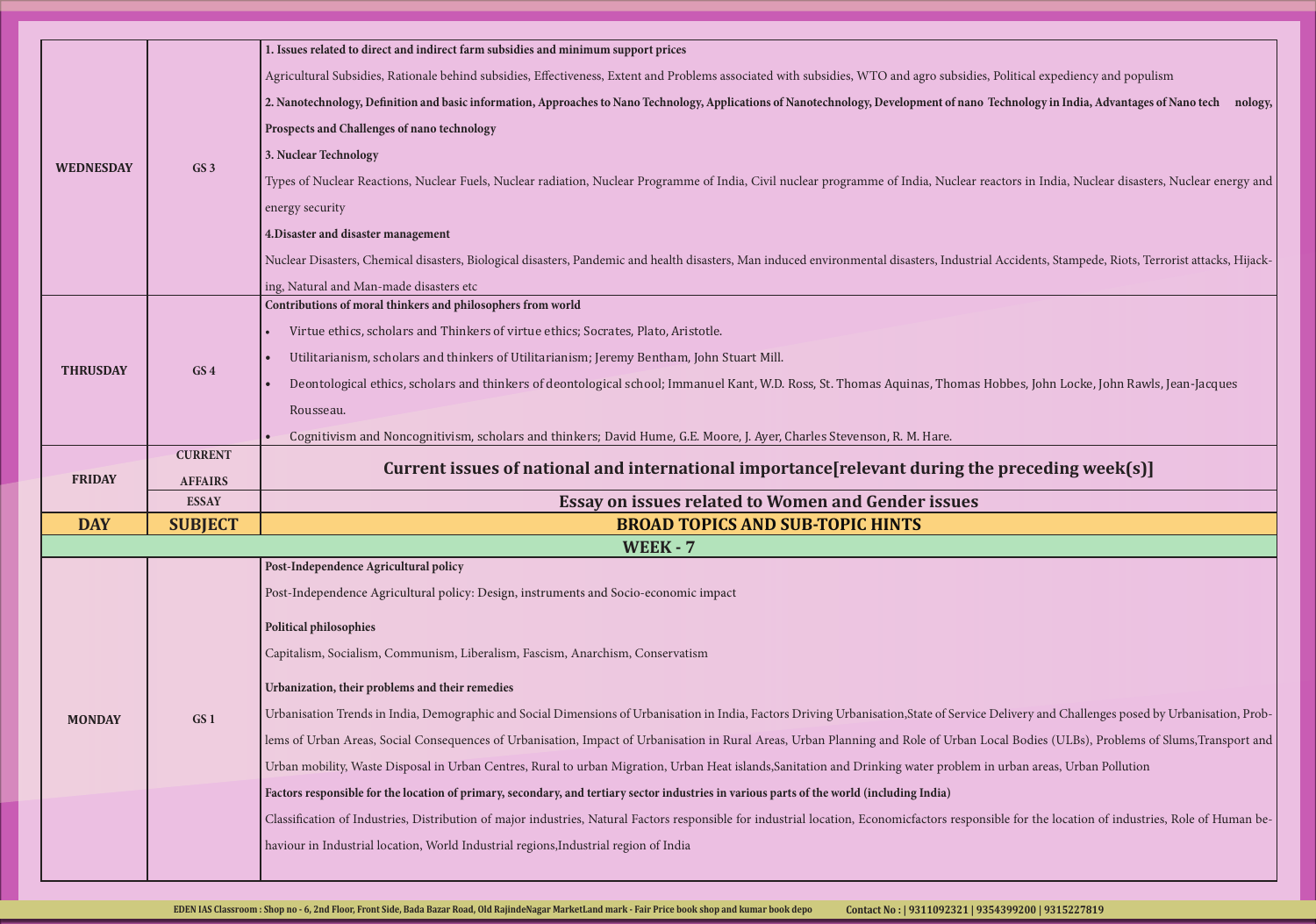gislative Council, Qualification and disqualification of ament and state legislature, ParliamentaryProceedings, of Lok Sabha and Rajya Sabha, Comparison of Legislach, Delegated legislation and issues therein

Pension Fund Regulatory and Development Authority, ouncil, All India Council for Technical Education, Na-Appellate Board, Biodiversity Authority Of India, Press

ncy (CARA), The Protection of Children from Sexualal Diagnostic Techniques (PC&PNDT) Act

hit, G-20, Asian Development Bank, National Security nomic Cooperation

RAW), Multi Agency centre (MAC), National Intelli-

ee market mechanisms

Missiles, Geosynchronous Orbits, Types of Fuels used idrayan-I, Chandrayan-II, Mangalyaan, ISRO's Aditya ace Shuttle: Achievements and Successes, Noted Space

(NDMA), National Institute of Disaster Management tration of Bio-diversity (UNFCCC, CBD, IUCN, IPCC

 $K$ alam, Emperor Asoka.

## **Philop is conting intered in the preceding week(s)]**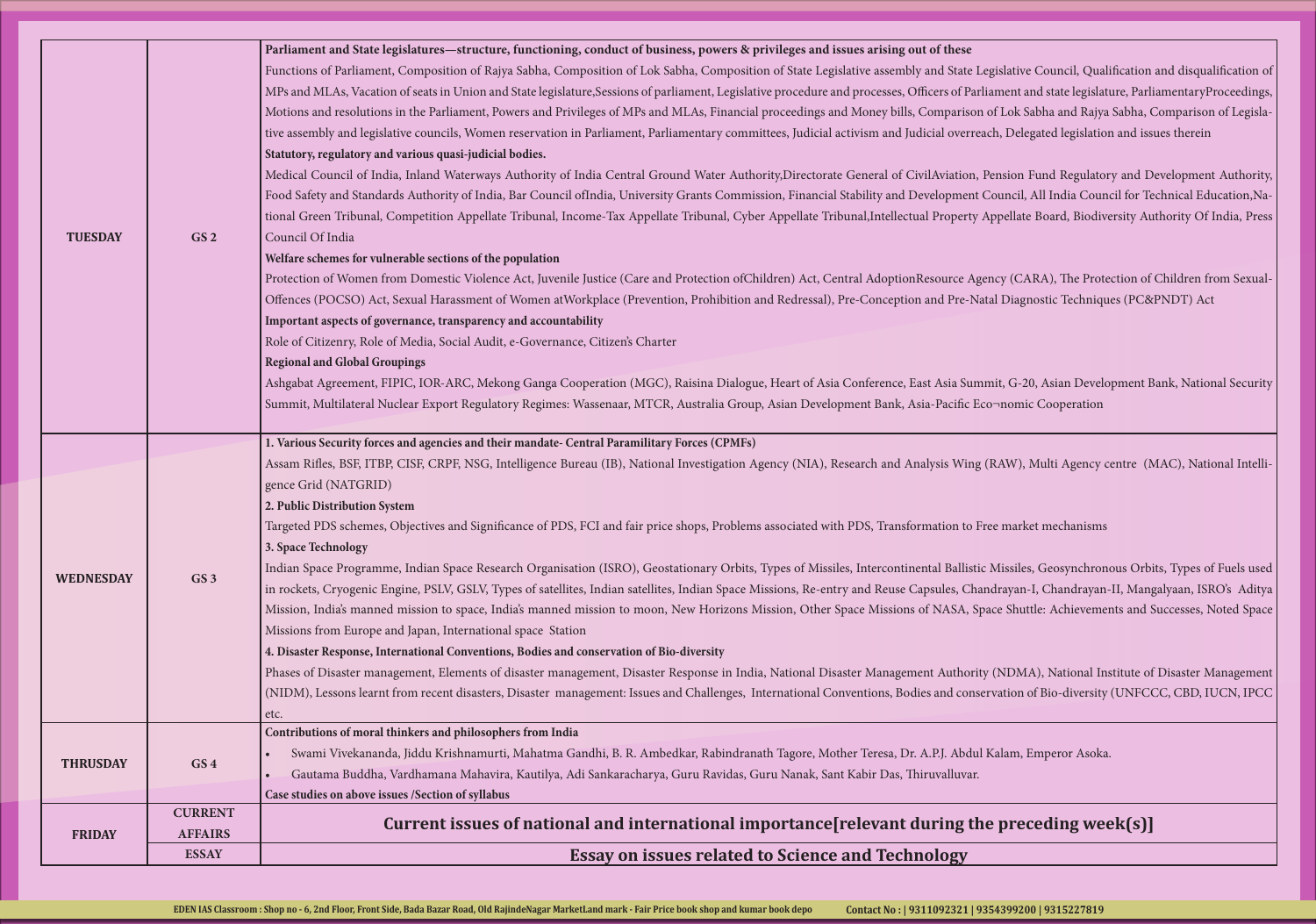<sup>J</sup>omen Poets of Bhakti, Trends in Medieval Literature,

nce Independence

cularism in India, Regionalism and Sub-nationalism in

### ra and fauna and the effects of such changes ,Global

and ice-caps, melting of glaciers and rise of sea level,

egislative Council, Qualification and disqualification of iament and state legislature, ParliamentaryProceedings, of Lok Sabha and Rajya Sabha, Comparison of Legislative and issues therein reservation in Parliamentary controls, Pelegated legislation and issues therein

The Scheduled Castes, Scheduled Castes Sub Plan  $S$ ellers(Recognition of Forest Rights) Acthe tion Act, The Commission of Sati (Prevention) Act, The

Act, Mental Retardation and Multiple Disabilities Act, The National Trust for Welfare of Persons with Disabilities Act, Rights Act, Rights of the Persons with Disabilities Act, Rights of the Persons and Multiple Disabilities Act, Rights of the Persons and Multiple Disabilities

and Senior Citizens Act

United Nations, C-20, Denotational Monetary funds, Corrections, Engineering funditions, Common Common Common C

| <b>DAY</b>     | <b>SUBJECT</b>  | <b>BROAD TOPICS AND SUB-TOPIC HINTS</b>                                                                                                                                                                                                                                                                                                                                                                                                                                                                                                                                                                                                                                                                                                                                                                                                                                                                                                                                                                                                                                                                                                                                                                                                                                                                                                                                                                                                                                                                                                                                                                                                                                                                                                            |
|----------------|-----------------|----------------------------------------------------------------------------------------------------------------------------------------------------------------------------------------------------------------------------------------------------------------------------------------------------------------------------------------------------------------------------------------------------------------------------------------------------------------------------------------------------------------------------------------------------------------------------------------------------------------------------------------------------------------------------------------------------------------------------------------------------------------------------------------------------------------------------------------------------------------------------------------------------------------------------------------------------------------------------------------------------------------------------------------------------------------------------------------------------------------------------------------------------------------------------------------------------------------------------------------------------------------------------------------------------------------------------------------------------------------------------------------------------------------------------------------------------------------------------------------------------------------------------------------------------------------------------------------------------------------------------------------------------------------------------------------------------------------------------------------------------|
|                |                 | <b>WEEK - 8</b>                                                                                                                                                                                                                                                                                                                                                                                                                                                                                                                                                                                                                                                                                                                                                                                                                                                                                                                                                                                                                                                                                                                                                                                                                                                                                                                                                                                                                                                                                                                                                                                                                                                                                                                                    |
| <b>MONDAY</b>  |                 | Indian Literature and Bhakti and Sufi Movements [Origin, Spread and Socio-economic impact<br>Ancient Indian Literature, Classical Sanskrit Literature, Literature in Pali and Prakrit, Early Dravidian Literature, MedievalLiterature, Womer<br>Modern Indian Literature<br>Bhakti and Sufi Movements -Origin, Spread and Socio-economic impact                                                                                                                                                                                                                                                                                                                                                                                                                                                                                                                                                                                                                                                                                                                                                                                                                                                                                                                                                                                                                                                                                                                                                                                                                                                                                                                                                                                                    |
|                | GS <sub>1</sub> | Land Reforms and Contribution of Women<br>Necessity of Land reforms, Zamindari abolition and tenancy reforms, Land ceiling, Bhoodan and Gramdan movements, Indian Women since In<br>Social Empowerment; Communalism; Secularism and regionalism, Conflict in the Middle East<br>Dimensions of Social Empowerment, Government Initiatives and social empowerment, Causes and consequences of communalism, Secularis<br>India, Arab unity and interference from the outside world, Suez Canal Crisis, The Iran-Iraq War, Gulf-War etc                                                                                                                                                                                                                                                                                                                                                                                                                                                                                                                                                                                                                                                                                                                                                                                                                                                                                                                                                                                                                                                                                                                                                                                                                |
|                |                 | Geographical features and their location-changes in critical geographical features (including waterbodies and ice-caps) and in flora and<br>Problems in the 21st century Wars, Climate change etc                                                                                                                                                                                                                                                                                                                                                                                                                                                                                                                                                                                                                                                                                                                                                                                                                                                                                                                                                                                                                                                                                                                                                                                                                                                                                                                                                                                                                                                                                                                                                  |
|                |                 | Location of Fold, block and volcanic mountains, Location of major aggradational plains, Location of Major plateaus, Locationof Glaciers and<br>Global warming and Climate Change, Ocean acidification andDesertification, Ground and surface water depletion, Erosion and deforestation                                                                                                                                                                                                                                                                                                                                                                                                                                                                                                                                                                                                                                                                                                                                                                                                                                                                                                                                                                                                                                                                                                                                                                                                                                                                                                                                                                                                                                                            |
| <b>TUESDAY</b> | GS <sub>2</sub> | Parliament and State legislatures-structure, functioning, conduct of business, powers & privileges and issues arising out of these<br>Functions of Parliament, Composition of Rajya Sabha, Composition of Lok Sabha, Composition of State Legislative assembly and State Legislat<br>MPs and MLAs, Vacation of seats in Union and State legislature, Sessions of parliament, Legislative procedure and processes, Officers of Parliamen<br>Motions and resolutions in the Parliament, Powers and Privileges of MPs and MLAs, Financial proceedings and Money bills, Comparison of Lol<br>tive assembly and legislative councils, Women reservation in Parliament, Parliamentary committees, Judicial activism and Judicial overreach, Do<br>Mechanisms, Laws, Institutions & Bodies Constituted for Protection & Betterment of These Vulnerable Sections Scheduled Castes<br>The Protection of Civil Rights Act, The Scheduled Castes and the Scheduled Tribes (Prevention of Atrocities) Act, NationalCommission for Sche<br>Scheduled TribesNational Commission for Scheduled Tribes, Tribal Sub Plan, TRIFED, Scheduled Tribes and OtherTraditional Forest Dwellers<br>Women and ChildrenThe Immoral Traffic (Prevention) Act, The Indecent Representation of Women (Prevention) Act, The Dowry Prohibition A<br>Prohibition of Child Marriage Act, National Policy for Women, Domestic ViolenceAct, Maternity Benefit (Amendment) Act<br>The Rehabilitation Council of India Act, The Persons with Disabilities (Equal Opportunities, Protection of Rights and Full Participation) Act, N<br>The National Trust for Welfare of Persons with, Autism, Cerebral Palsy, Mental Retardation and Multiple Disabilities Act, Rights of the Persons v |
|                |                 | Minorities and Elderly<br>National Commission for Minorities, National Commission for Religious and Linguistic Minorities, Maintenance and Welfare of Parents and Se<br>e-governance<br>applications, models, successes, limitations, and potential<br>Indian diaspora<br>Role played by Indian Diaspora in International diplomacy, Indian Diaspora as a Pressure Group, Issue of safety of Indians<br>abroad, Schemes for Welfare of Overseas Indian, Indian Diaspora in Persian Gulf and West Asia, Issue and Challenges faced by Diasporas                                                                                                                                                                                                                                                                                                                                                                                                                                                                                                                                                                                                                                                                                                                                                                                                                                                                                                                                                                                                                                                                                                                                                                                                     |
|                |                 | Important International institutions, agencies and fora-their structure, mandate<br>United Nations, G-20, G-7, OECD, OPEC, World bank, International Monetary fund, Common Wealth of Nations, WTO, World economic Foru<br>and for a WTO, IMF, World Bank, ADB etc.                                                                                                                                                                                                                                                                                                                                                                                                                                                                                                                                                                                                                                                                                                                                                                                                                                                                                                                                                                                                                                                                                                                                                                                                                                                                                                                                                                                                                                                                                 |